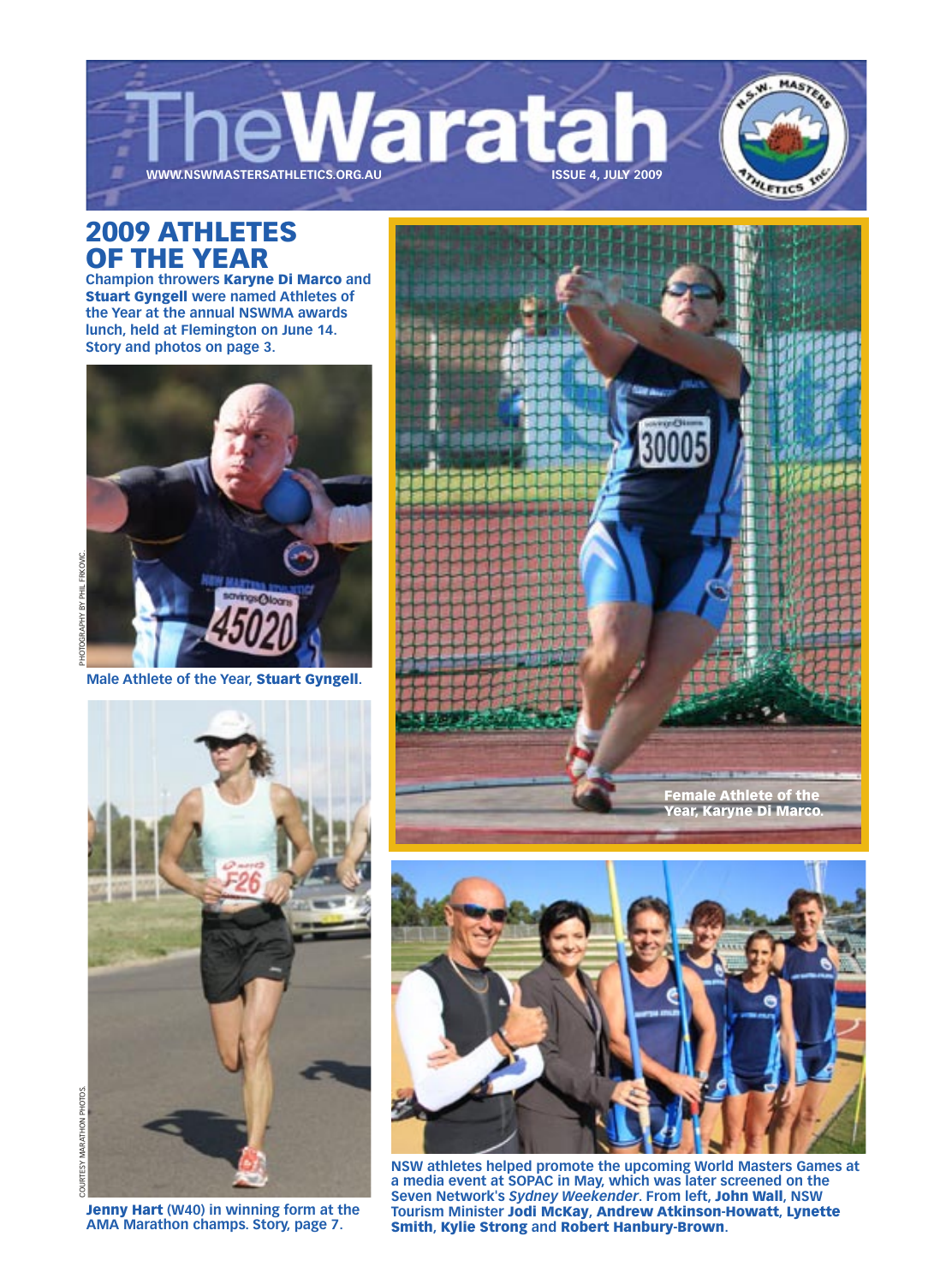## The Waratah<sup>|</sup> **the presidential address**

# **Baker's delights**

**Tony Baker** was elected President of NSWMA at the recent TONY BAKER AGM. This is Tony's inaugural column in The Waratah.



The NSWMA AGM was at Bankstown Sports Ch<br>the afternoon of Sunday<br>28. Not a big roll-up but<br>apparently, we just mana-<br>quorum. New folk who<br>the committee were Jill<br>as Registrar, Keith Jame<br>Vice-President and Den<br>Wylie as Dis **The NSWMA AGM** was held at Bankstown Sports Club on the afternoon of Sunday, June 28. Not a big roll-up but, apparently, we just managed a quorum. New folk who joined the committee were Jill Taylor as Registrar, Keith James as Vice-President and Dennis Wylie as Distance Rep. We thank those retiring from the committee for their outstanding service to NSWMA: Peter Crombie (Vice-President), Garry Womsley (Registrar), Lynette Smith (Uniforms) and Kip Hobson (President).

> Lynette has done a marvellous job with a difficult portfolio over many years, battling with a difficult supplier and, on at least one unfortunate occasion, suffering the wrath of a member.

Garry has done a great job as Registrar – the system has worked extremely well. Kip has had a steep learning curve as President, not coming from an athletics background, but has handled the responsibilities extremely well and in a very positive spirit.

All in all, NSWMA is in great shape and the task is to keep it progressing along the course it is on.

#### **GOOD LUCK IN LAHTI**

Twenty-one NSW athletes are heading for the World Masters Athletics Championships in Lahti, Finland, beginning on July 28. In all, 105 Australians are competing and we wish them all well for the competition and hope that they enjoy all aspects of the experience.

#### **GO WEST**

The 2010 AMA National Championships will be held in Perth, Western Australia, on April 2-5. According to the update on the AMA website, the WA Athletics Stadium was opened on May 25 by the Premier of WA, so we will be competing at an almost new facility. Though it's a long way to travel and relatively expensive, Perth and WA offer some great opportunities for tourist activities, as well as the intense and exciting competition that a national championships meeting brings. NSW did very well in Adelaide in 2009, so we hope for a strong showing in Perth.

#### **BROUGHT TO BOOKS**

I have been thinking about a particular approach I might take in writing this column to attempt to make them interesting. I know that many of you, having rushed to the mailbox and torn the plastic wrapper off, turn immediately to the pages of results etc and ignore the presidential musings. I will do my best to catch your attention and have you pause to read a little before you move to the newsier items. I have an interest in books – and a reasonable collection of books on athletics ranging across about 100 years – and I thought that I might share some gleanings with you.

I taught at a school in Melbourne in the late '70s and early '80s and was lucky that Bruce Tozer, the coach of the cricket First XI, had clearly had some responsibility for

athletics in the past. He gave me his collection of athletic books that included the official British Olympic Association reports on the Olympic Games from 1948 to 1972, inclusive. Another great book that I was given that subsequently went through many editions is Doherty's *Modern Track and Field*. This first edition, published in 1953, discusses the development of O'Brien's technique in the shot put as a refinement of Fuchs' technique. Jim Fuchs of Yale was still the world record holder in 1953 and his technique and that of Fonville is shown in detail, whereas O'Brien's refinements are discussed in the text.

Perhaps the gem of the collection from Bruce is Lt. Col. F.A.M. Webster's *The Science of Athletics* (a 1948 revision of the 1936 edition), dedicated to his son Major F.R. Webster (Cambridge University, The Army, England, Great Britain and the British Empire – now there are some battle honours!). This book is probably one of the first attempts to analyse athletics from a scientific perspective and put training on a scientific basis. There is considerable discussion on the pioneering work that Professor A.V. Hill did on the physiology of exercise and comparing his work with that of Professor A. E. Kennelly of Harvard. An interesting idea postulated by Kenneley (one for the mathematicians here) is that  $\log t = 9/8 \log d - c$ , where d is the distance covered, t is the time and c is a constant

(unspecified). It might be interesting to see how current performances compare. That being said, there is still a lot present in Webster's book that we might not consider scientific today, such as an entire chapter on what the coach can determine from facial expression, based on the paper published by Dr R. Tait McKenzie in the *Journal of Anatomy and Physiology* in 1900.

Trivia questions (answers and discussion next time): ● At what games was the laurel wreath the prize? ● Where were these games held?

**Tony Baker**

### **LIFE MEMBERSHIP FOR PETER CROMBIE**



Sprint legend **Peter Crombie** has been honoured with life membership of NSWMA at the 2009 Annual General Meeting, bestowed in recognition of more than 20 years service to Veterans/Masters athletics within NSWMA, AMA and liaison with Athletics NSW. The extent of Peter's contribution is explained in full in his Life Membership citation. Congratulations, Peter.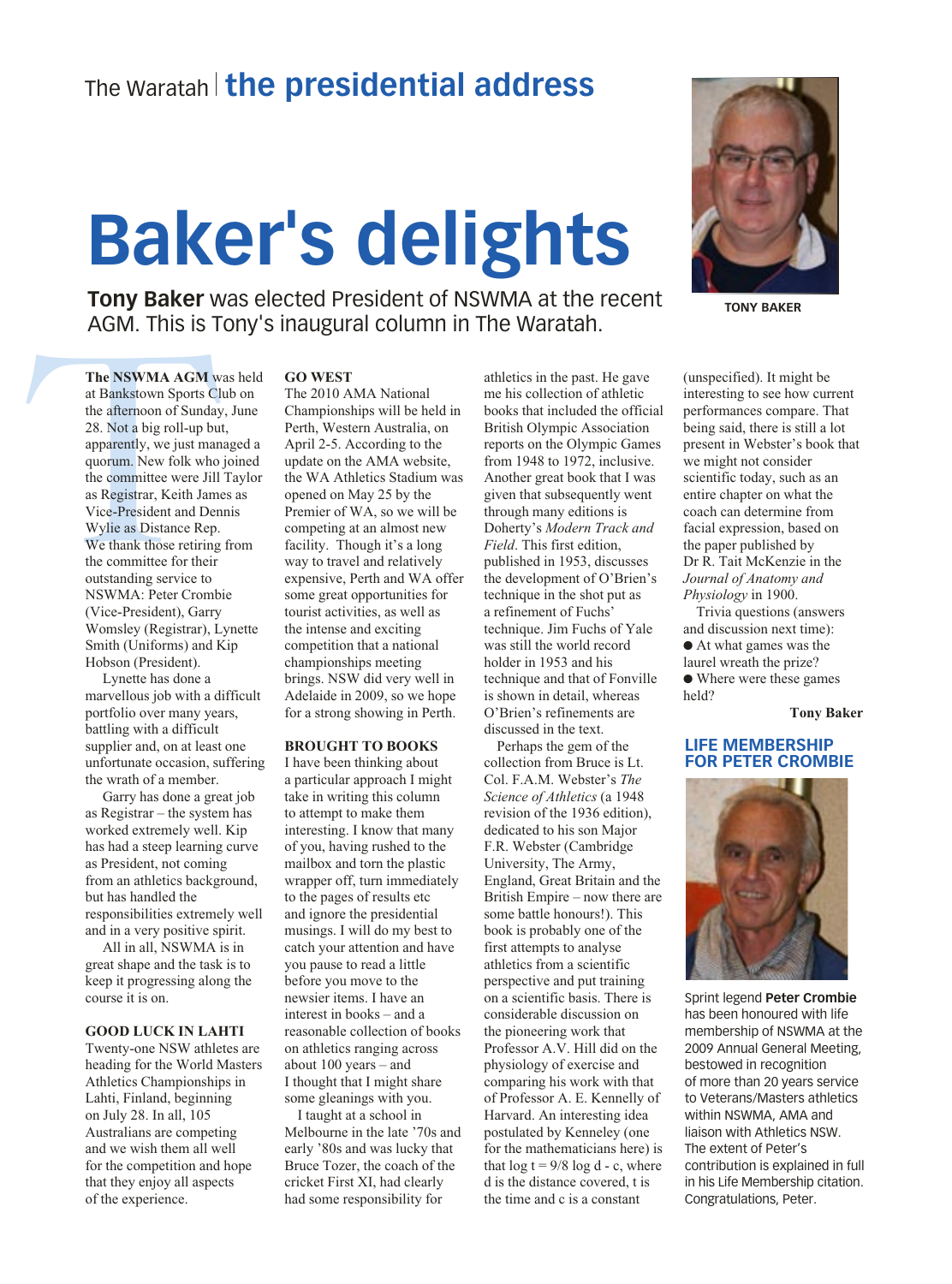## The Waratah<sup>|</sup> **2009 nswma awards**

# Athletes of the Year

The 2009 Athletes of the Year were named at a buzzing NSWMA awards lunch in Flemington in June. **Sherman Breton-Weitz** reports.

AUSTRALIAN RECORD<br>
holders Karyne Di Marco<br>
Stuart Gyngell were nam<br>
NSWMA Athletes of the N<br>
at the 2009 awards lunch a<br>
Paddy's Boutique Brewery<br>
Flemington on June 14. (H<br>
who said we couldn't orga<br>
a piss-up in a brewe **AUSTRALIAN RECORD**  holders **Karyne Di Marco** and **Stuart Gyngell** were named NSWMA Athletes of the Year at the 2009 awards lunch at Paddy's Boutique Brewery in Flemington on June 14. (Hey, who said we couldn't organise a piss-up in a brewery?)

Entertainingly emceed by Track Representative **Ranell Hobson**, and with a great slide presentation put together by husband and outgoing President **Kip Hobson**, this annual NSWMA event rewards effort and excellence in the season just past.

The judges spent countless hours pouring over hundreds of results to ensure that the trophies were awarded fairly – choosing the winner of the women's Athlete of the Year award was particularly difficult, as both Karyne, a former Olympic hammer thrower, and dominant track star **Gianna Mogentale** [insert sassy Ranell-style hip-flick here when pronouncing Gianna's surname] had recordbreaking seasons to compare.

Men's winner Stuart Gynell, the world's No.1 ranked M45 shot putter, has been tearing through the record books since turning 45 late last year and proved hard to go past for the major gong. Sadly, Stuart was unable to attend the event. as he's still recovering from burns received in an accident at a barbecue.

Congratulations to all the worthy winners. Along with the stars and the stalwarts, it was good to see athletes who are relative newcomers to Masters athletics being recognised, even at this early stage of their careers, for their performances, enthusiasm and commitment.



be made of **Elvire Asprey**, who took out the Marcus Tooley award in the 70-79 age group. Elvire, from the Illawarra Blue Stars, had a dream start to her first season in Masters athletics, winning seven State titles, two National titles and setting nine NSW records – and serving as a terrific example to the rest of us.

In this regard, mention must

**ATHLETE OF THE YEAR (Logan Irwin Award) Male:** Stuart Gyngell **Female:** Karyne Di Marco

**NSWMA SUMMER AWARD Men:** Alan Provenzano **Women:** Jane Boyd

### **FRANK O'ROURKE TROPHY (Best Athlete at State titles)**

**Men:** Clay Tompkins. **Women:** Gianna Mogentale

#### **THEW TROPHY**  (Best at Country Championships) **Men:** John Van Stappen **Women:** Nonette Aldridge

#### **MARCUS TOOLEY AWARDS**

**30-39** EJ Davie **40-49** Mark Cepak **50-59** Robert Hanbury-Brown **60-69** Paula Moorhouse **70-79** Elvire Asprey **80+** Max McKay

#### **CATEGORY AWARDS**

**Sprints, men:** Neville McIntyre **Sprints, women:** Gianna Mogentale **Middle-distance, men:** Don Mathewson **Middle-distance, women:** Cris Penn **Long distance, men:** Dennis Wylie **Long distance, women:**  Erika Bunker

**Walks, men:** Jim Seymon **Walks, women:** Suzanne Brown **Throws, men:** Stuart Gyngell **Throws, women:** Karyne Di Marco **Jumps, men:** Clay Tompkins **Jumps, women:** Lynette Smith **Multi-events, men:** Stuart Gyngell **Multi-events, women:**  Karyne Di Marco



**Outgoing NSWMA president Kip Hobson manned the mike.**



**Karyne looks for inspiration when asked, "How did you rate the lunch today?"**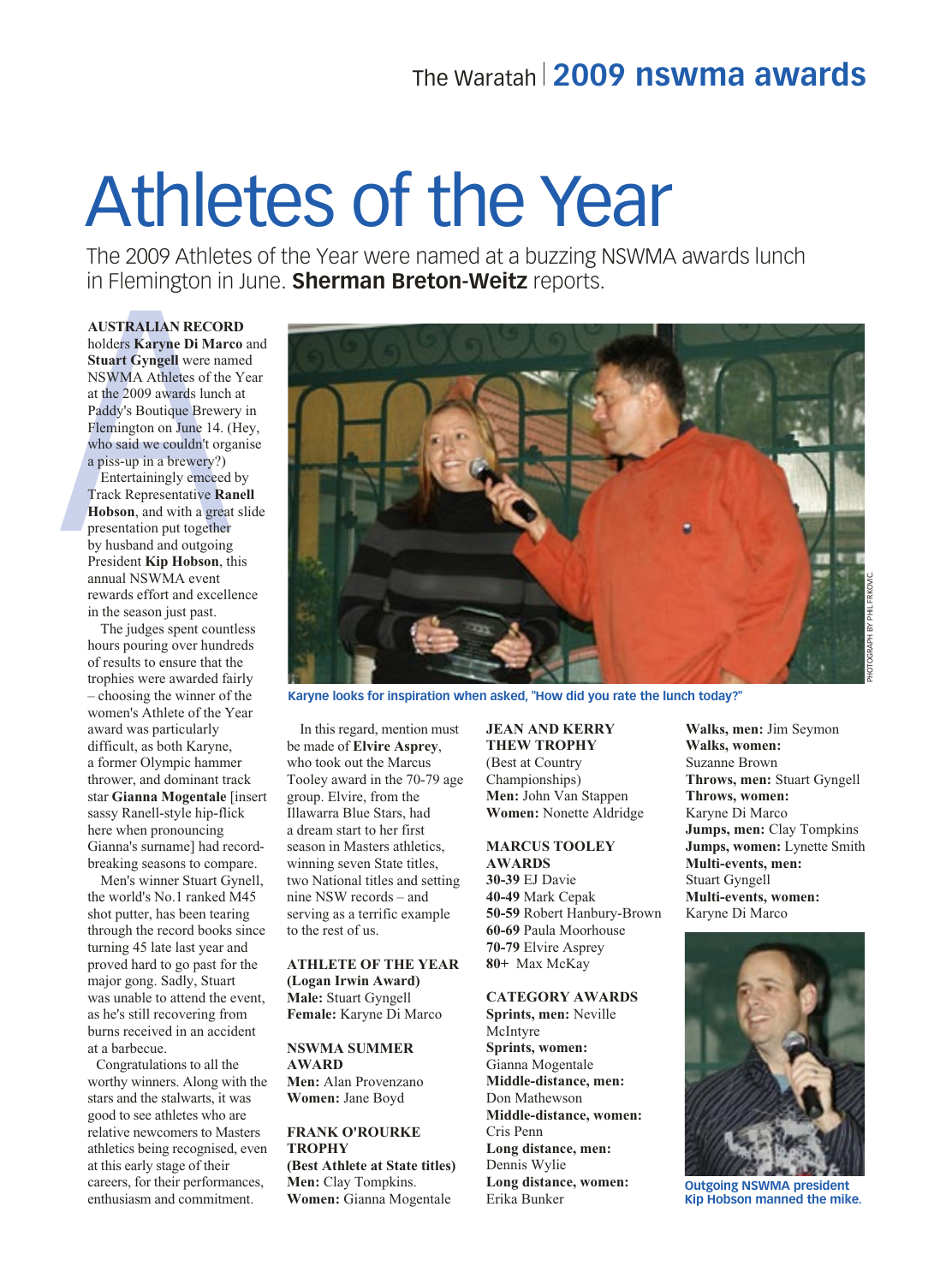## The Waratah<sup>|</sup> **2009 nswma awards photo gallery**



**There was a good turnout for the 2009 NSWMA awards on a rainy June afternoon at Paddy's pub at Flemington.**



**NSWMA president Kip Hobson congratulates 2009 Athlete of the Year, throws champion Karyne Di Marco.**



**Waratah editor Simon Butler-White with John Van Stappen, awarded the trophy for Best at Country Championships**



**Long distance winner (and new NSWMA distance rep) Dennis Wylie.**



**Andrew Atkinson-Howatt with Marcus Tooley winner (70-79) Elvire Asprey. NSWMA Secretary Mark Johnston with** 



**Summer Award winner Jane Boyd.**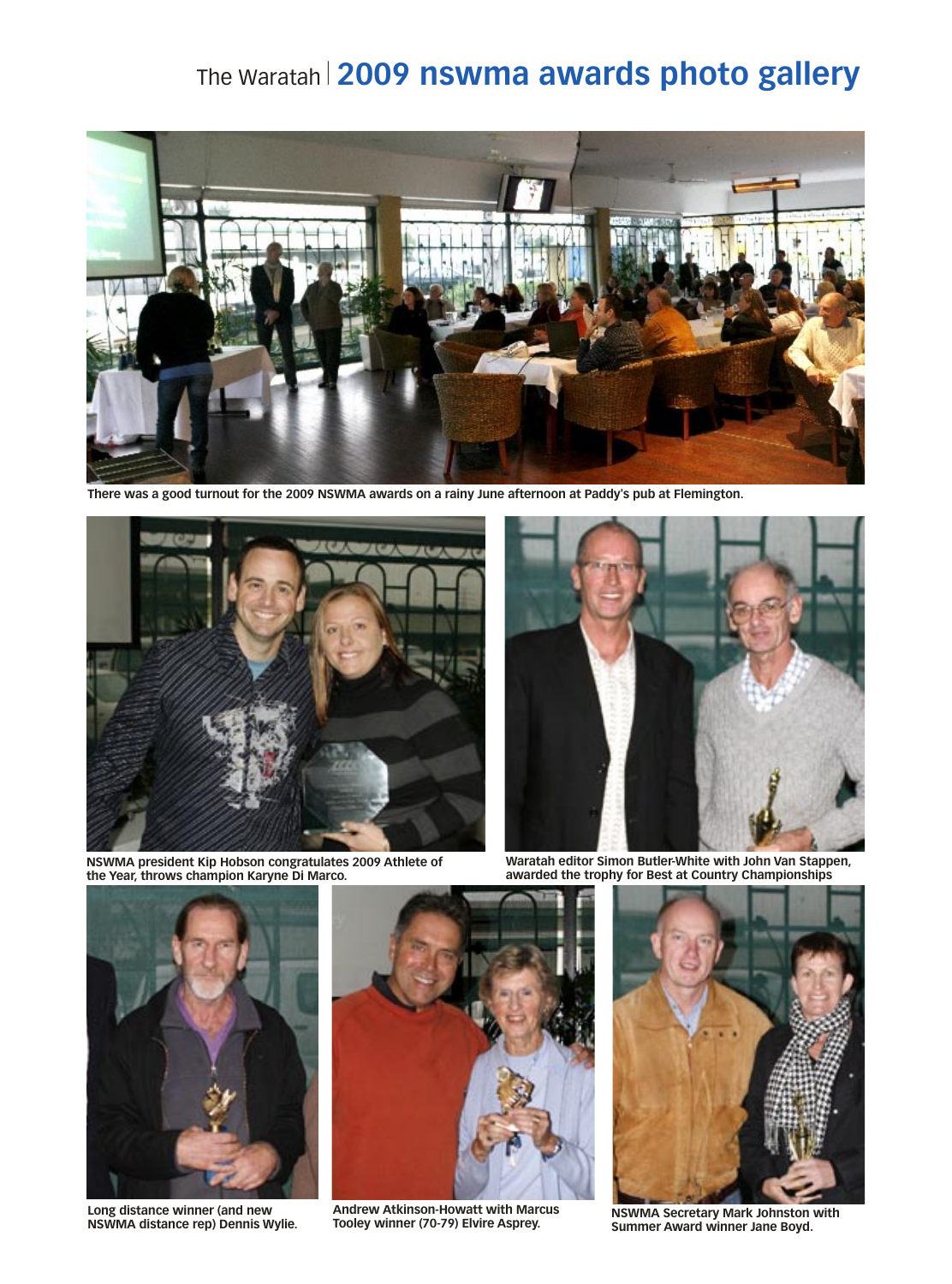

**Peter Crombie, sprints winner Gianna Mogentale and Valmai Loomes.**



**Middle-distance winner Cris Penn**



**Walks winner Suzanne Brown**



**Middle-distance winner Don Mathewson**



**Marcus Tooley winner**



**Walks winner Jim Seymon**



**(30-39) EJ Davie Nonette Aldridge, Best at Country Champs**

### **NEW RELAY CO-ORDINATORS** Two informal "Relay Co-ordinator"

positions have been created within NSWMA to assist members who would like to try to break a State or Australian relay record and who require advice, information and support.

The 4 x 100m and 4 x 400m relays to be held at the World Masters Games in October might provide one of the best opportunities to win a medal, so why not approach friends in Masters athletics and put together a team?

The men's relay co-ordinator is **Simon Butler-White** (sbutler-white@acp.com. au) and the women's co-ordinator is **Cris Penn** (Cris\_Penn@hotmail.com).

## **GOLD IN THE POST**

NSW teams won six golds and a bronze golds in the nationwide AMA Postal Relays held in February. **M50-59 discus:** 1. Gavin Murray, Lajos Joni, Andrew Atkinson-Howatt **M50-59 shot:** 1. Gavin Murray, Lajos Joni, Andrew Atkinson-Howatt **W30-39 discus:** 1. Melissa Bonser, Shannon Kavanagh, Lynette Smith **W30-39 shot:** 1. Melissa Bonser, Shannon Kavanagh, Lynette Smith **M70-79 4 x 100m relay:** 1. Charles Hobden, Richard Hughes, Morris David, Brian Hamilton 65.20 **40-49 4 x 100m relay:** 1. Suzanne Brown, Jane Boyd, Sue Gore, Cris Penn 59.40 **40-49 4 x 800m relay:** 3. Karen Petley, Jane Boyd, Sue Gore, Cris Penn 10:54.9

## **BONDI BAREFOOT**

Congratulations to **Ron Schwebel**, who finished second in the M50-59 division at the 10km Bondi Barefoot soft-sand race in May. Ron's time of 53.29 was not far off the time of 52.40, clocked by the M50-59 winner, seasoned soft-sand runner and Bondi beach local, **Dave Humphries**.

## **RICKY, DON'T LOSE THAT RECORD**

Two athletes at this year's State titles at Bankstown in March between them broke three NSW records but, sadly, were unable to claim them, as they weren't financial members at the time.

It's important to make sure that your membership of NSWMA, which costs only \$35 a year, is up to date. If you're not a financial member, any records you set will not be recognised, nor will you be eligible for any of the annual NSWMA awards.

A membership-renewal form can be downloaded from our website, **www.nswmastersathletics.org.au.**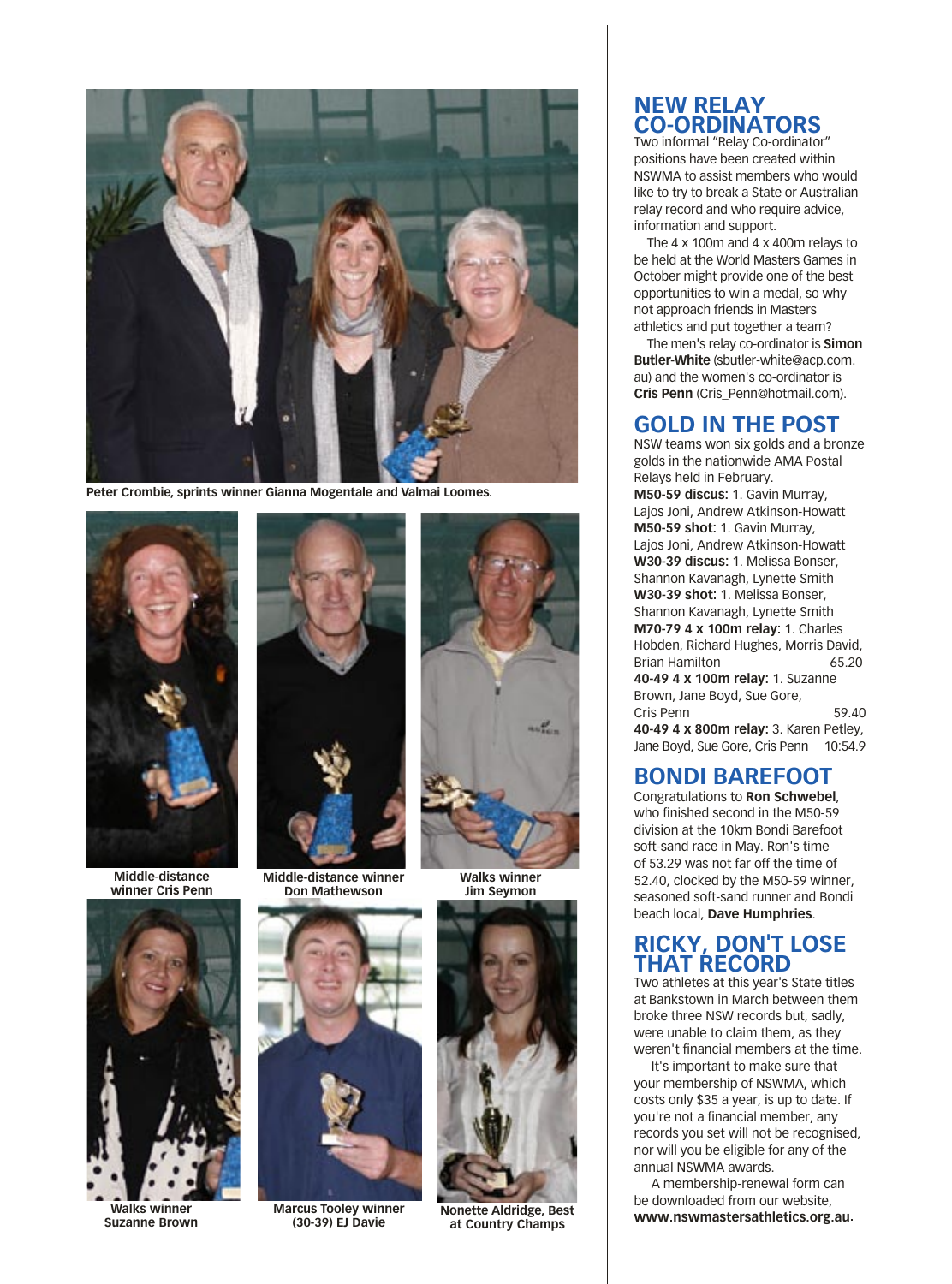# Nancy in Africa

**NSWMA Treasurer, walker and distance runner Nancy Lloyd travelled to East Africa this year to compete in the 2009 Kilimanjaro Marathon in Tanzania on March 1. There are some scenic marathons in the world but with Africa's highest mountain (5895 metres) as a permanent backdrop, the Kilimanjaro Marathon is an unforgettable experience, as Nancy reports.**

"I was lured into Masters athletics about 12 years ago one afternoon when I was watching a group of not-too-young ladies training at Rotary Field while my youngest daughter was doing some throwing training. Having grown up in Hong Kong, sport was not a prominent feature of my childhood − more to the point, it was non-existent. Helen Searle was the leader of that group of ladies and was happy to take me into the group. Hence, the start of a journey.

"I know I'm not a good runner − I'm always last to finish in most races − but the participation gives me plenty of enjoyment and personal satisfaction. I attempted my first half-marathon in 2001 and took on the challenge of tackling a marathon. Following the training guide written by Tani Ruckle on the internet after entering the 2002 Sydney Marathon, I was inspired by her motivational words, 'As you cross the finish line, you are a marathon runner and no one can take that away from you.'

"My dream came true when I finished the Sydney Marathon, which was supposed to be my first and my last. A few years later in 2005, due to

a last-minute withdrawal of a friend due to family sickness, I was given the opportunity to take her place in the Great Wall Marathon in China. Being a native Chinese, I couldn't say no to that, hence the journey continued. I set myself the goal of running five marathons on five continents. I finished the London Marathon in 2006. Having climbed Mount Kilimanjaro six months previously, I decided Kilimanjaro would be my marathon for Africa.

"After more than 30 hours of travelling, I arrived at Moshi, a rural town at the foothill of Kilimanjaro, on Friday afternoon; the race was on Sunday. The weather forecast of sunny and 35 degrees wasn't encouraging, but it was too late to fret over my foolhardiness.



"The race started at 6.30am, in the dark, but it wasn't long before the sun started beating down. The

**Nancy Lloyd** (W55) won the 5000m walk at this year's State titles.

first half of the race was supposed to be relatively flat, though one would have to accept the literal meaning of "relatively", as there were quite a few undulations. The 21km mark heralded the beginning of an unrelenting climb towards the mountain for 10km. By that stage, walking was all I could manage. I was grateful when a group of local children in their flip flops followed me all the way to the top. Luckily, once I reached the top, it was downhill to the finish. I was the oldest female to finish and I didn't come last!

"It was a wonderful experience. I met a lot of amazing Masters athletes from all over the world and relish the thought that I'm a step closer to achieving my goal."

**Nancy finished in 245th place in 6.22.15. The men's race was won by Kenyan Emily [sic] Chepuiya in 2:15:25 and the women's race by Jane Nyambura, also of Kenya, in 2:41:30.**

## **WINTER SERIES**

**NSWMA is pleased to announce that it is supporting the Illawong Winter Track & Field Series, a weekly athletics meet that gives members the opportunity to enjoy valuable pre-season competition ahead of the World Masters Games in Sydney in October.**

**The series will be held from July 11 to August 29 every Saturday morning from 10am to noon at The Ridge sports complex at Barden Ridge. This is the track at which Masters runners Noel Wright, Steve Napper, Les Gillies and Don Mathewson smashed the Australian 4 x 800m M60 record in March this year.**

**The program will include a variety of distances, from sprints to middle distance, as well as throws and jumps. The Illawong club has a modern track, electronic timing and a wind gauge for sprints.**

**The track and field program can be found on our website. Note that the program can be altered by request and that there are plans to include a mile race – a distance recognised by the AMA.**

**The entry fee per meeting is just \$4. Please pay at the track on the day. Please note that members MUST ensure that they have renewed their annual membership of NSWMA for 2009-2010.**  ● **The Ridge athletics track is on the New Illawarra Road, Barden Ridge, in the Sutherland shire. Barden Ridge is 30km south-west of the Sydney CBD and is not difficult to travel to on a Saturday morning. A typical car journey takes 35-40 minutes.**

### **WMG CLOSING DATE: JULY 31**

**The closing date for the World Masters Games, to be held in Sydney from October 10 to 18, is JULY 31. For more information, go to www.2009worldmasters.com**

### **POLE POSITION**

**In a quest to attract new sponsors, French pole vaulter Romain Mesnil, who won a silver medal at the 2007 world athletics championships, ran stark naked through the wintery streets of Paris and posted the video on YouTube. For those who like their poles icy ...**



Poles apart – but not by much. **Romain Mesnil** sticks it to the sponsors in an unusual trouser-free publicity stunt in Paris.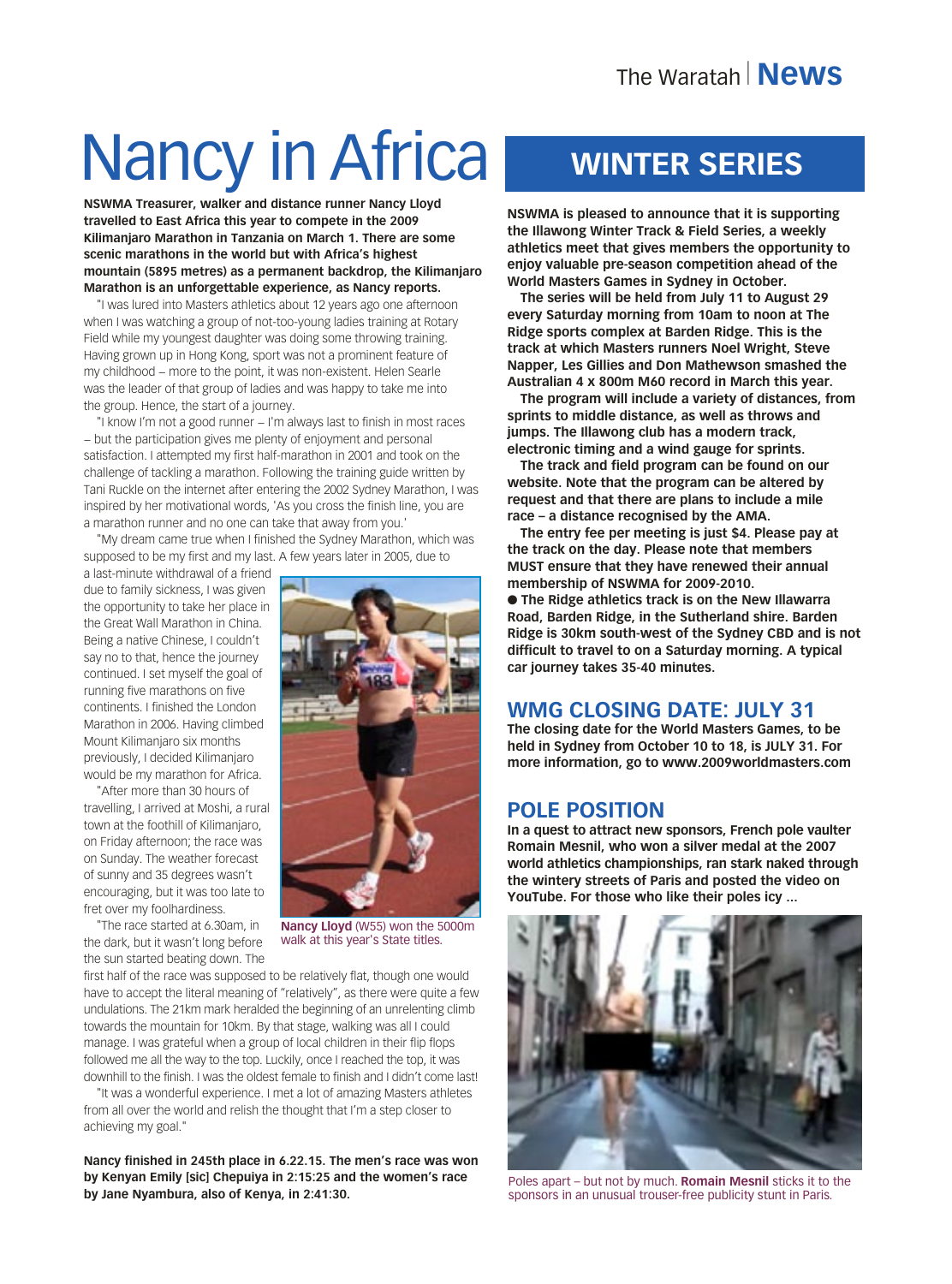## The Waratah <sup>|</sup>**ama marathon championships**

# Marathon effort

Four NSW athletes scored podium places in the 2009 AMA Marathon Champonships in Canberra in April, reports **Richard Magee**.

**IT WAS THE THIRD SUNDAY** in April, so again it was time for the Australian Masters Athletics Marathon Championships, which are held as part of the Canberra Marathon in the ACT.

IT W/<br>April,<br>Austra<br>Champ of the Gett<br>the eventual of the Contraction<br>arounce crossing<br>Kings<br>before lake on<br>isn't a attract<br>The 50km Getting on for 1200 runners lined up for the event, which travels a route past the National Art Gallery, the High Court and around Parliament House, as well as crossing Lake Burley Griffin via both Kings Ave and Commonwealth Ave before heading off along the side of the lake on Parkes Way. Though the course isn't as flat as one might expect, it's attractive and provides quite a fast run.

The marathon, which incorporates a 50km race, was organised very efficiently by race directors Dave Cundy and Fran Seton and the weather turned on a good show – ideal temperatures and sunny, the only drawback being a fairly stiff breeze on parts of the course in the latter stages.

There would appear to have been slightly more entrants in the AMA Champs than in the past few years – the number of placed runners by state was: ACT 19, Victoria six, NSW four and Queensland four. The youngest category within the Australian Masters was 35-39, the oldest 70-74, male and female in both cases.

NSW runners produced two first placings and two thirds:

| W40: Jenny Hart           | 1st | 3:14:44 |
|---------------------------|-----|---------|
| <b>M40:</b> Neil Anderson | 3rd | 3:12:47 |
| <b>M60:</b> Richard Magee | 1st | 3:08:25 |
| M60: Bruce Renwick 3rd    |     | 3:17:13 |



**holder Richard Magee.** 



**Neil Anderson took third in the M40 age group, while Jenny Hart topped the W40s.**



**Bruce Renwick's 3:17.13 secured third place in the M60 age group.** 

The 2010 Australian Masters Marathon NSW M60 marathon record **National Championships are on Sunday, April 11.**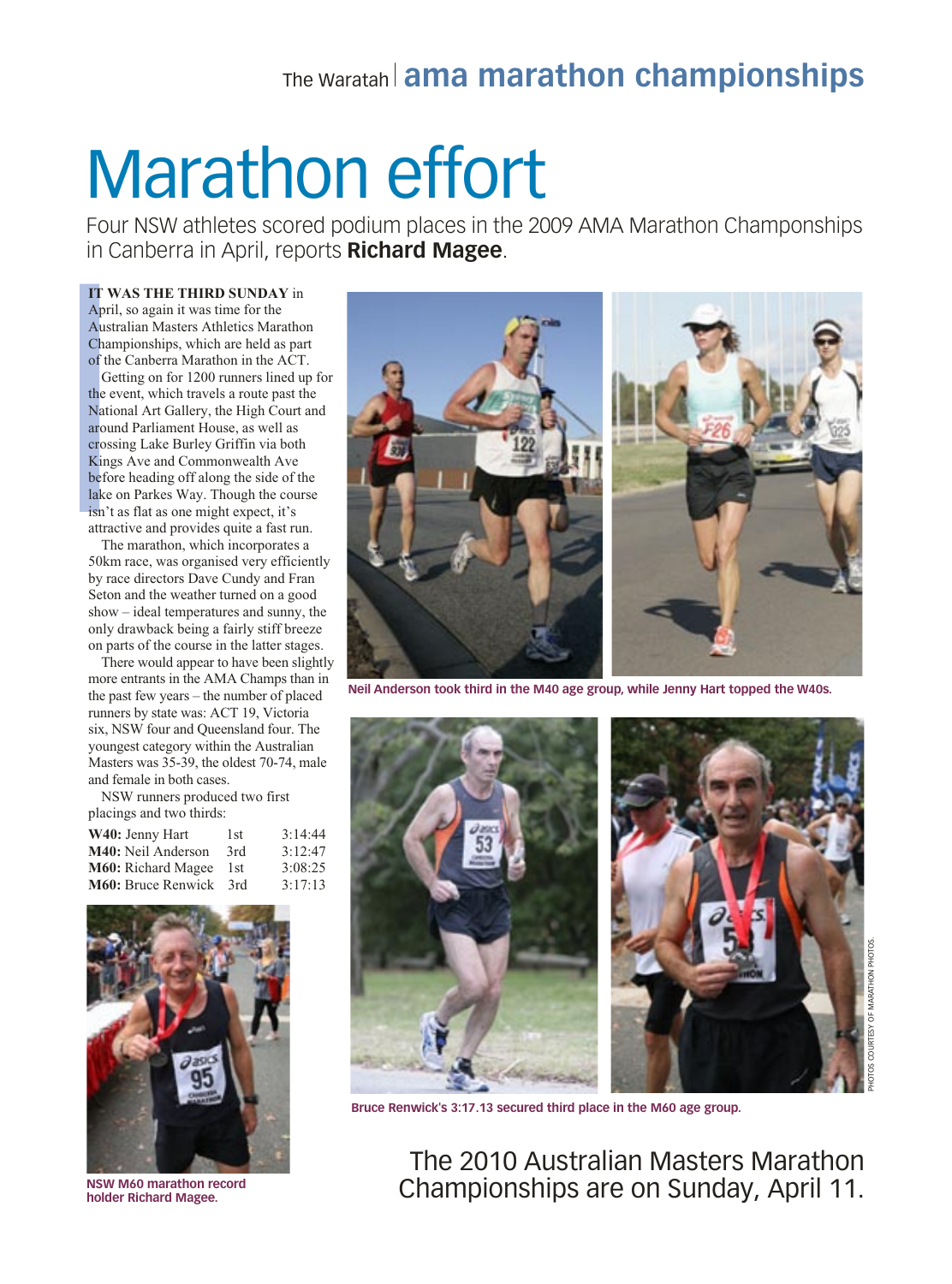## **HAVE YOU WON A MERIT AWARD?**

**What are NSWMA merit awards?** The merit award is a small trophy given by NSWMA in recognition of reaching a certain standard of performance in an event. It indicates you are a skilled performer in that event and is made irrespective of whether you have ever won the event in competition or set a record. The award is based on a score of 600 points on the World Masters Athletics multi-event scoring tables. Similar schemes operate in other clubs and countries, notably in US Masters Track and Field.

#### **How do I know if I can claim a merit award?**

You can check whether you meet the standard by going to **www. nswmastersathletics.org.au**, and clicking on the 'Awards' link. A table of the standards required to claim a merit award is published there. If you wish to claim an award, you must provide evidence of the performance in bona fide competition on a properly certified competition arena. For performances in state, national, world titles, masters games or ANSW competitions, it's sufficient to refer us to the published results, otherwise you may need a copy of the result sheet. **Note:** only one award can be claimed per event per age group.

**How do I claim a merit award?** Contact Awards Officer Jim McGrath at fjmcgrath7@bigpond.com

## **NEED A COACH?**

If you're looking for some help with your preparations for the World Masters Games in Sydney in October, NSWMA lists Masters-friendly coaches (we're scared of the unfriendly ones) on our website. Just go to **www. nswmastersathletics.org.au** and click on 'Find a Coach'.

## **ROBERT POACHES POMS' PLACES**

Well done to **Robert Hanbury-Brown** on his fine showing in the 2009 British Masters Athletics Championships. Robert's 2870 points missed bronze by just seven points in the weight pentathlon titles in Oxford; while at the track and field titles in Birmingham, Robert finished fourth in the high jump (1.50m), sixth in the shot put (10.25m) and discus (35.26m), seventh in the long jump (4.25m), javelin (37.27m) and hammer (33.23m) and eighth in the weight throw (11.46m).

# Cris burns up Balmoral

Cris Penn set a new race record for the lung-busting, sprint that is the annual Balmoral Burn.



**Stuart Paterson** (No. 87) leads **Cris Penn** (No. 88) up the cruel 420m ascent of Awaba Street.

MIDDLE-DISTANCE TRACK STAR **Cris Penn** set a new race record in winning the women's over-50 division of the annual Balmoral Burn on May 31. The Burn, a community event that raises funds for hospitals across NSW, was started by former Wallaby legend Phil Kearns and entails a 420-metre sprint up the very steep Awaba Street in Balmoral.

Cris, who won the over-40 age group in 2008, set a new record of 2:04 – 56 seconds ahead of the second-place getter. In the women's elite race. Cris's time was good enough for ninth spot from a field of 15; was three seconds faster than the winner of the women's Open race (from a field of 80); 20 seconds faster than the winner of the 30-39 age group; and six seconds better than the winning time in the 40-49 women. And if the race had been age-graded, Cris would have been approximately 50 points ahead – two seconds faster than the winner of the elite category.

Of the 54 runners (40 men and 14 women) in the over-50 category, Cris finished an impressive fifth overall – just five seconds behind fellow Masters athlete **Stuart Paterson**, who finished finished fourth in the M50-59 in 1:59.

Big Phil Kearns handed out the awards and congratulatory kisses, with Cris a welldeserved recipient.

– **ANDREW ATKINSON-HOWATT**



**Cris Penn** in action – and receiving her prize and congratulations from rugby legend **Phil Kearns**.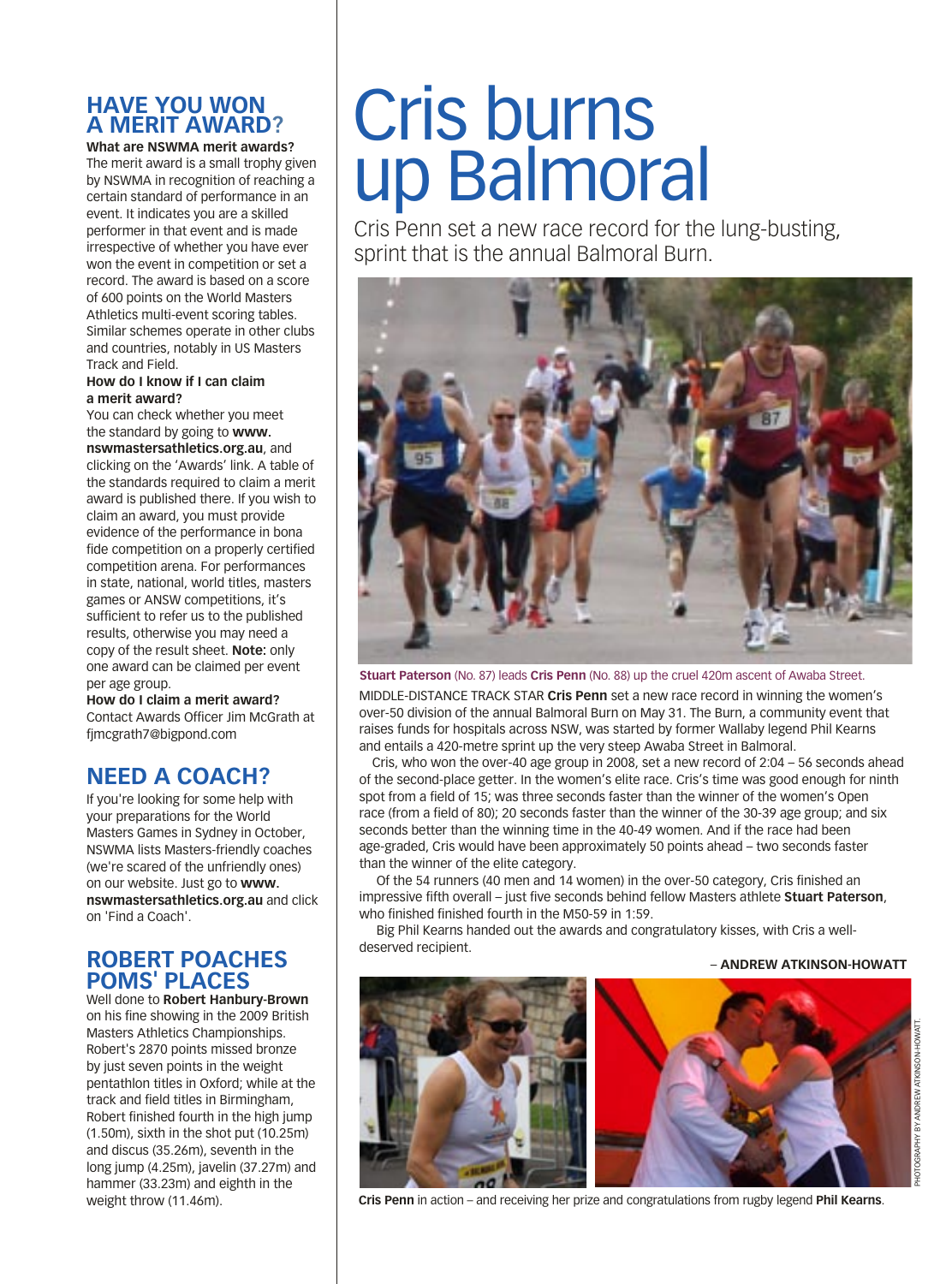# Meet our new committee

The committee for 2009 was elected at a thronging NSWMA AGM in Bankstown on June 28.



**Back, from left: Secretary Mark Johnston, President Tony Baker, Vice-President Keith James and Field Representative Andrew Atkinson-Howatt. Front, from left: Treasurer and Walks representative Nancy Lloyd, Track representative Ranell Hobson and Registrar Jill Taylor.** 

THE YEAR AHEAD promises to be a dynamic one for New South Wales Masters Athletics, with several new committee members elected to office at the 2009 NSWMA annual general meeting on June 28.

We welcome **Tony Baker** as our new President, succeeding Kip Hobson, who decided after a year at the helm not to stand for another term; **Jill Taylor** takes over from Garry Womsley as Registrar; **Keith James** joins **Valmai Loomes** as a Vice-President (with the standing down of Peter Crombie), **Dennis Wylie** is our new Distance Running Representative and Waratah Editor **Simon Butler-White** will also become the Records Officer, allowing **Jim McGrath** to take care of the Awards and Trophies.

The committee has many ideas and initiatives for developing Masters athletics and looks forward to an interesting and productive year – and to seeing NSWMA members competing successfully at this year's World Championships in Finland, the World Masters Games at SOPAC in October, the NSW State Relays, the AMA Winter Throws Championships in Canberra in October, as well as at the 2010 State titles and Nationals in Perth.



**Simon Butler-White, Records Officer**



**Vice-President**



**Dennis Wylie, Distance Representative**

### **NSW 10KM ROAD RACING TITLES** NSWMA members' results from the

NSW 10km road race championships held at Homebush in May.

#### **MEN**

| 1. Jamie Harrison         | 32:25 | (20th)  |
|---------------------------|-------|---------|
| 2. Gary Howard            | 35:29 | (75th)  |
| 3. Daniel Mellish         | 35:30 | (76th)  |
| 4. Barry Willis           | 35:51 | (86th)  |
| 5. Wayne Gregory          | 36:12 | (100th) |
| 6. Dennis Wylie           | 36:20 | (101st) |
| 7. Frank Zeichner         | 36:37 | (112th) |
| 8. David Holtsbaum38:23   |       | (153rd) |
| 9. Ron Schwebel           | 38:58 | (173rd) |
| 10. Frank Scorzelli 39:04 |       | (178th) |
| 11. Peter Byrne           | 39:32 | (190th) |
| 12. Don Mathewson 39:55   |       | (212th) |
| 13. Brad Sharpe           | 40:12 | (221st) |
| 14. EJ Davie              | 41:37 | (260th) |
| 15. Michael Grogan 41:57  |       | (271st) |
| 16. James Barnes 42:45    |       | (294th) |
| 17. Garry Womsley 42:52   |       | (296th) |
| 18. John Spinney 44:18    |       | (329th) |
| 19. Graham Allomes 51:06  |       | (423rd) |
| 20. Nestor Porley 52:18   |       | (436th) |
| 21. Roger Mar             | 53:21 | (445th) |
| 22. Joe Butler            | 59:44 | (460th) |
|                           |       |         |

#### **WOMEN**

1. Lisa Harrison 39:23 (17th) 2. Heidi Jones 39:49 (19th) 3. Rosemary Roediger 40:00 (20th) 4. Suzanne Brown 48:08 (88th) 5. Desie Joannides 49:18 (98th) 6. Dorothy Siepmann 53:44 (123rd)  **– GARRY WOMSLEY**



**Congratulations to Catherine Hewitt, who competed for NSW in the W45 400m, 800m and 1500m at the AMA Nationals in Adelaide at Easter. Catherine was inadvertently Valmai Loomes, miscaptioned in the May Waratah.**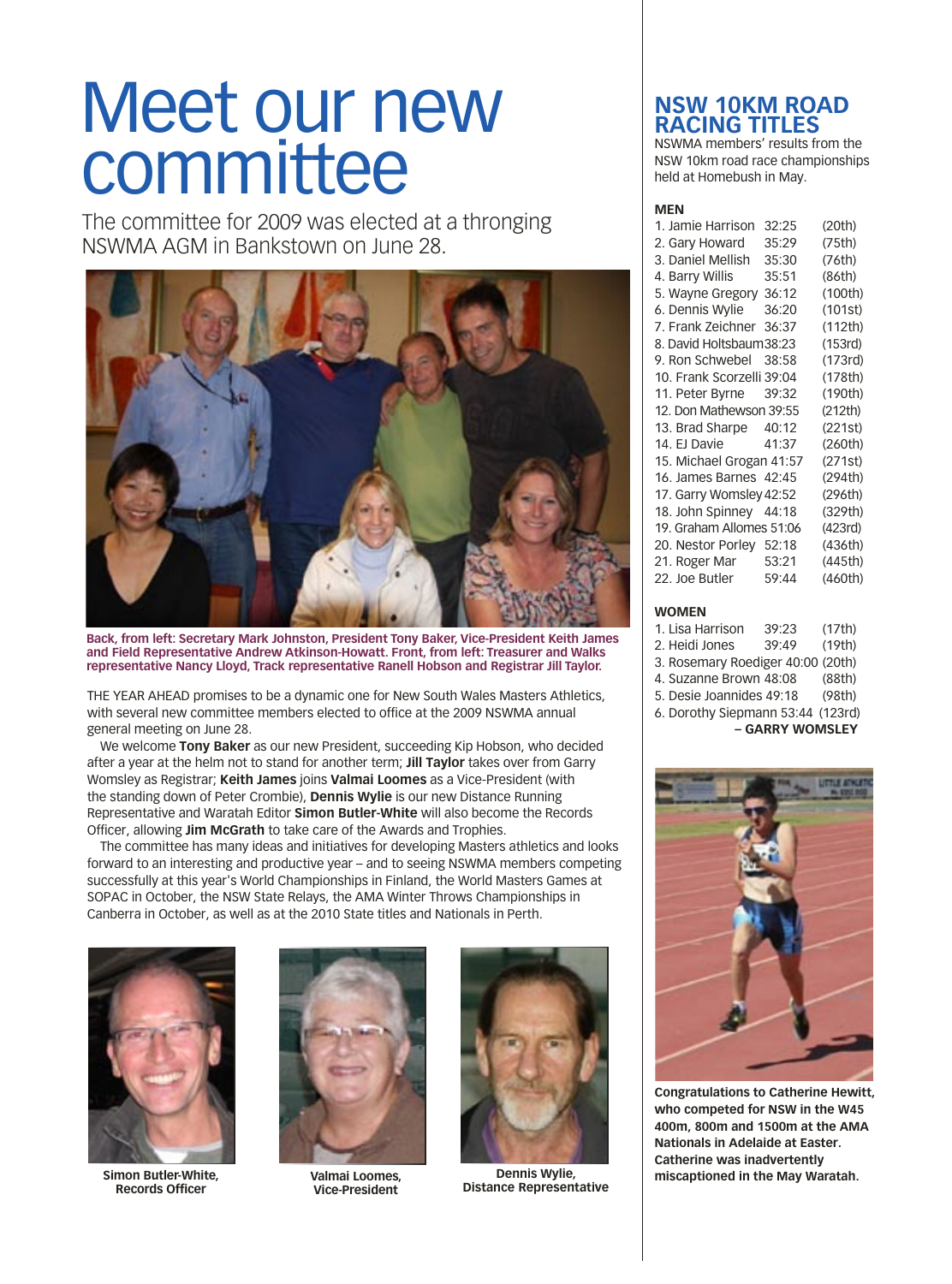# **MY FAVOURITE WORKOUT** NSW MASTERS ATHLETICS LIMITED

**In each issue of The Waratah, we ask an athlete to share their favourite training session – or the one that they feel most helps them to achieve their goals. Here, TONY IRELAND, M65 800m world champion from Riccione in 2007, tells how crosstraining in the pool helps keep him fit and fast.**

"Before my knees crumbled, nearly all my training was running: five or six sessions each week of 'long repetitions' of 200-600 metres with a few longer runs up to 2km. In 2006, I was told "If you want to keep running, you have to stop (reduce) running" − so I started to learn about cross-training.

"My weekly program is now 8-9 sessions of mixed activities: a few gym circuits – my own concoction of cardio and strength work – two or three track sessions with shorter, fiercer running than before (mostly to

.

check my progress) and some pool training. I dislike all these almost equally, but enjoy the flush of relief when I tick them off. "I started running in the pool just over two years ago. You

need six feet of water and flotation – mine is a bright yellow foam board strapped under the chin (very sexy). At first, it was very strange: the "floatie" constricted my breathing and puffing away just above the waterline was disconcerting. I also doubted

whether semi-weightlessness could produce 'real' training. (I do extra resistance work for legs.)

"Now, I feel more at home with pool running and have learned to push myself hard enough. I've added some work with fins and a bit of actual swimming. A typical session includes 1000-1200 "strides" of various gaits, a couple of faster gallops of 500-600 strides and a few sprints – all with short recovery intervals. (And yes, I count every stride and everything is against the clock – if you don't measure and record, it's much

less likely that you will improve.)

"Interspersed with the 'running' are 25-100 metre spurts of kicking, front and back, with or without fins − some sculling with dead legs – various prances and stretches, and finally a few laps of the world's worst breaststroke. It all takes just over an hour, at the end of which I am suitably knackered and youthfully eager to put on the nosebag."



The Waratah is the official newsletter of NSWMA Inc. **Disclaimer:** the views expressed in the Waratah are not necessarily those of the NSWMA committee and office bearers. **Letters to the editor** can be mailed to 8 Edinburgh Crescent, St Andrews, NSW 2566 or emailed to sbutlerwhite@acp.com.au. NSWMA Inc reserves the right not to publish any letter deemed not to be in the best interests of the club**.**



**Postal Address:** 8 Edinburgh Crescent, St Andrews, NSW 2566, Australia

> **President**  Tony Baker Anthony.Baker@uts.edu.au

**Vice-presidents** Valmai Loomes valmai.loomes@campbellpage.com.au

> **Keith James** njames@vtown.com.au

> > **Secretary**

Mark Johnston 8 Edinburgh Crescent, St Andrews, NSW 2566 Phone: (02) 9820 2146 Mobile: 0419 914 915 secretary@nswmastersathletics.org.au

**Treasurer and Walks representative** 

Nancy Lloyd Phone: 0411 270 393 treasurer@nswmasterathletics.org.au

**Registrar**

Jill Taylor 4A Greywood St, Cherrybrook NSW 2126 registrar@nswmastersathletics.org.au

> **Records Officer** Simon Butler-White sbutler-white@acp.com.au

**Awards Officer Jim McGrath** 35 Sylvan Ave, East Lindfield, NSW 2070 fjmcgrath7@bigpond.com

**Track representative**  Ranell Hobson Ranell.hobson@tafensw.edu.au or skiddo1@bigpond.com.au

> **Field representative** Andrew Atkinson-Howatt javelin3@optusnet.com.au

**Distance running representative** Dennis Wylie reachdennis1@optusnet.com.au

> **Waratah Editor** Simon Butler-White sbutler-white@acp.com.au

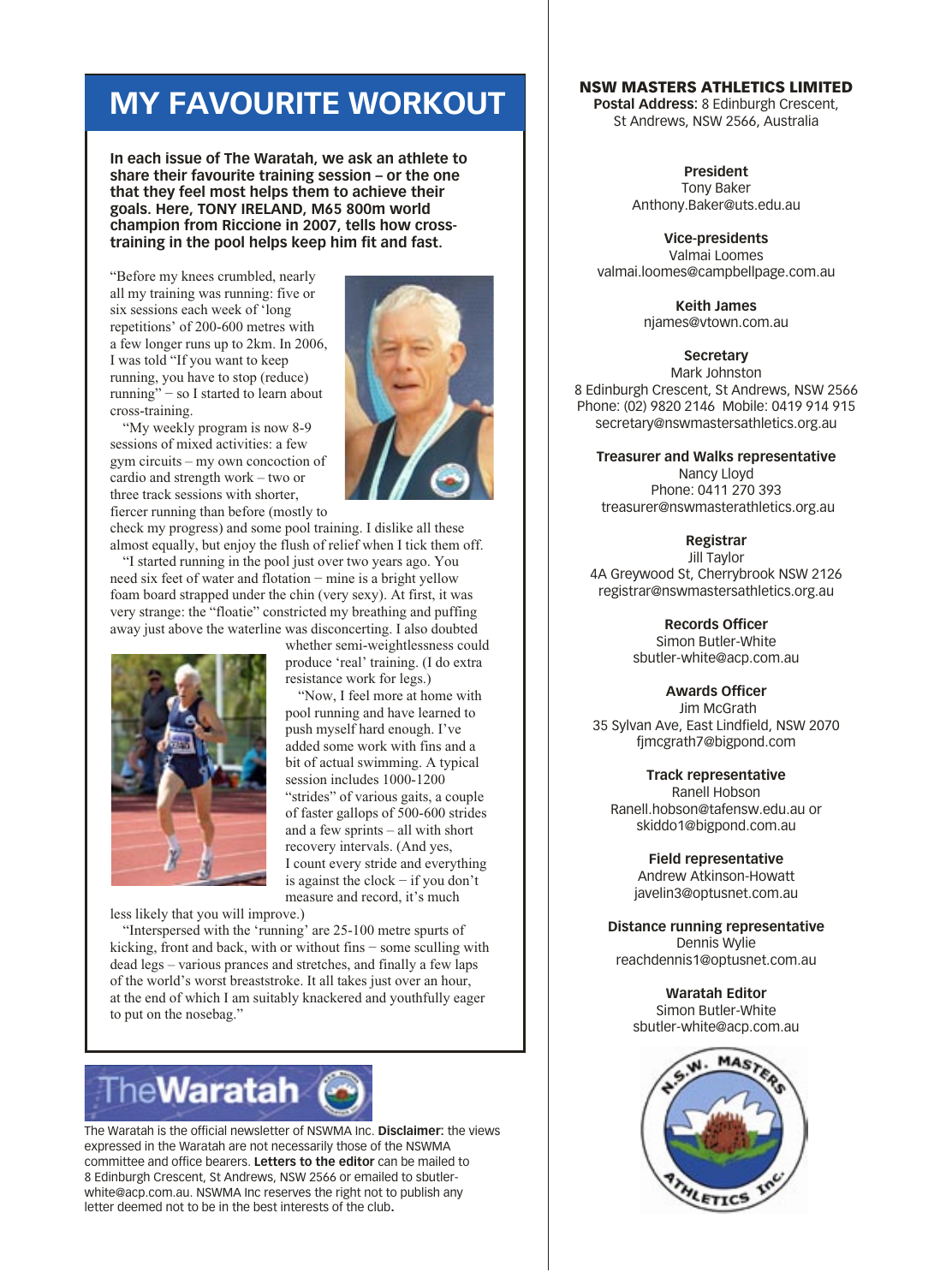

**WHEN: Every Saturday from July 11 to August 29 WHERE: The Ridge Athletics Track Recreation Drive (off New Illawarra Road)**

 **Barden Ridge** 

## TRACK PROGRAM **(can be amended by request)**

**10am: Short hurdles**\* **10.10am: 1000 metres 10.20am: 60 metres 10.30am: 100 metres 10.45am: 600 metres 11am: 145 metres 11.15am: 300 metres 11.30am: Long hurdles**\*

**PHOTO FINISH & WIND GAUGE IN USE**

|              | <b>FIELD PROGRAM</b> (can be amended by request) |                  |
|--------------|--------------------------------------------------|------------------|
| <b>10am:</b> | <b>High jump</b>                                 | <b>CANTEEN</b>   |
| 10.10am:     | <b>Discus</b>                                    | <b>AND</b>       |
| 10.30am:     | Long jump                                        | <b>BARBECUE</b>  |
| $10.45$ am:  | <b>Javelin</b>                                   | <b>EVERY</b>     |
| 11.30am:     | <b>Shot put</b>                                  | <b>SATURDAY!</b> |

**All standards welcome. Heats will be seeded as far as possible.**

ENTRY FEE: **Only \$4 for unlimited events.**

MORE INFORMATION: **Please contact:** Michael Dooley **on 9528 8494 or 0413 332 484**  Max Wilkinson **on 9589 0583 or 0419 219 855**

**\* Short hurdles (80m to 110m) will be held on July 11 and 25 and on August 8 and 22. Long hurdles (200m to 400m) will be held on July 18 and on August 1, 15 and 29.**